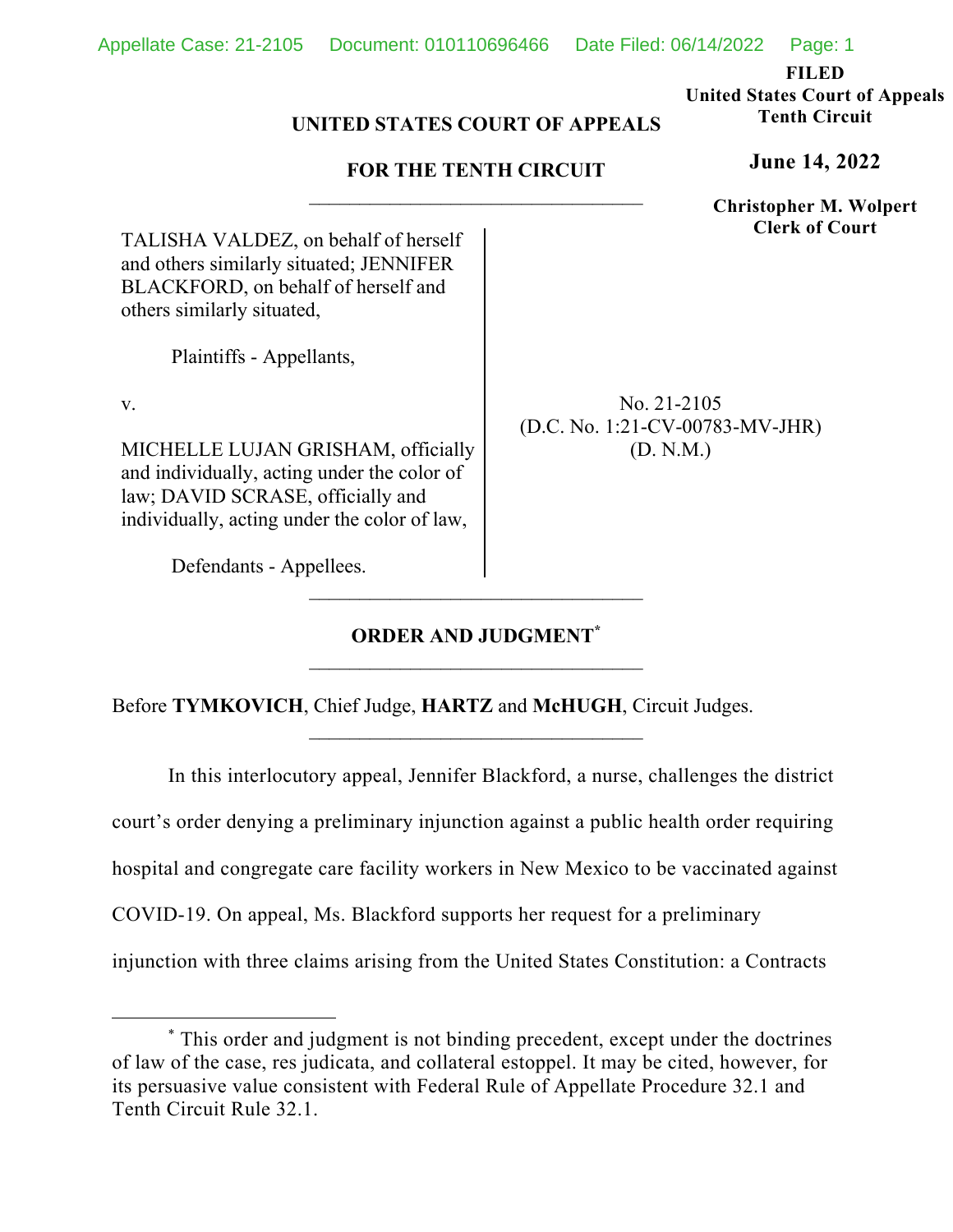Clause claim, a substantive due process claim, and an equal protection claim. Because we lack jurisdiction to consider the preliminary injunction based on Ms. Blackford's Contracts Clause claim and the district court did not abuse its discretion by concluding she was not likely to succeed on the merits of her substantive due process and equal protection claims, we affirm the denial of the preliminary injunction.

### **I. BACKGROUND**

In 2019, experts discovered the emergence of a novel coronavirus known as SARS-CoV-2. This virus causes a dangerous respiratory disease in humans known as Coronavirus Disease 2019 or COVID-19. COVID-19 has spread rapidly throughout the world since then. In March 2020, the first case of COVID-19 in New Mexico was diagnosed, and Governor Michelle Lujan Grisham issued Executive Order 2020-004 declaring a state of public health emergency. The first vaccines for COVID-19 became available in the United States in late 2020.

On August 17, 2021, Acting Secretary of the New Mexico Department of Health, David R. Scrase, M.D., issued the Public Health Emergency Order Requiring All School Workers Comply with Certain Health Requirements and Requiring Congregate Care Facility Workers, Hospital Workers, and Employees of the Office of the Governor Be Fully Vaccinated (the "PHO"). As relevant to this appeal, the PHO requires hospital workers and congregate care facility workers to be fully vaccinated against COVID-19 unless they have a qualifying medical condition such that immunization would endanger their health or they are entitled to an accommodation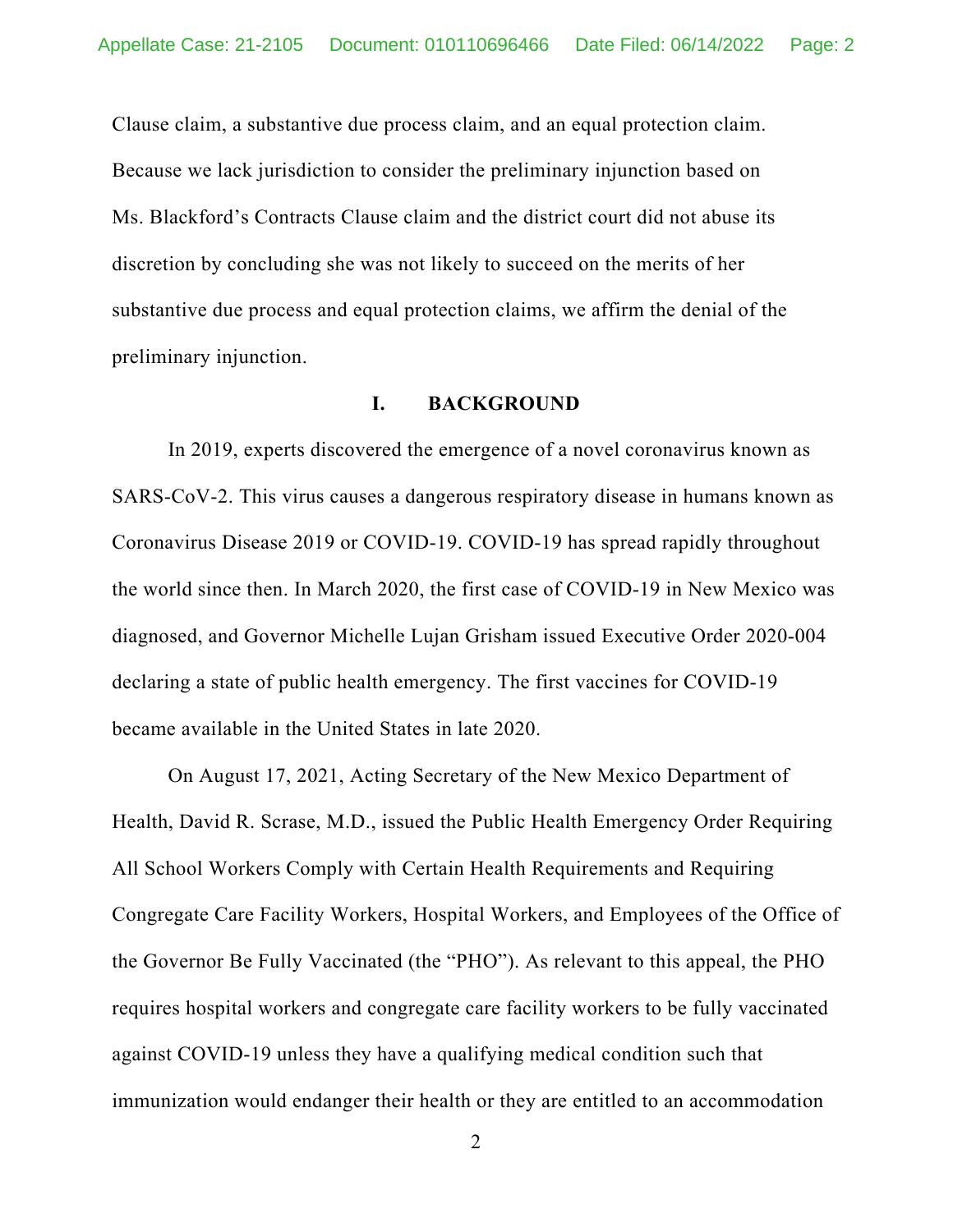related to a disability or a sincerely held religious belief. The next day,

Ms. Blackford's employer, Presbyterian Healthcare Services ("Presbyterian"), implemented a private requirement for all Presbyterian employees to be vaccinated against COVID-19. Colleen Heild, *Presbyterian requires vaccines for entire workforce of 13,000*, Albuquerque Journal (Aug. 18, 2021, 10:03 PM), https://www.abqjournal.com/2420650/presbyterian-requires-vaccines-for-entireworkforce-of-13000-ex-pnm-is-asking-all-staff-to-get-vaccinated-or-be-testedweekly.html

Ms. Blackford worked at Presbyterian Hospital and was therefore subject to the PHO's vaccine requirements. Ms. Blackford is opposed to receiving a COVID-19 vaccine, and she alleges she does not qualify for the exemptions. According to Ms. Blackford, the PHO requires affected employers to terminate employees in her position. Thus, on August 19, Ms. Blackford brought a complaint against Governor Lujan Grisham and Dr. Scrase (together, the "Appellees") challenging the constitutionality of the PHO.<sup>1</sup> As relevant here, Ms. Blackford alleges the PHO

<sup>&</sup>lt;sup>1</sup> Talisha Valdez also joins Ms. Blackford as a plaintiff in this action. Ms. Valdez challenges the PHO because it required 2021 New Mexico State Fair attendees to be fully vaccinated, and Ms. Valdez was opposed to being vaccinated but had plans to show animals at the State Fair. The 2021 New Mexico State Fair took place in September 2021, and Appellees removed the State Fair vaccine requirement from the PHO in December 2021. Amended Public Health Emergency Order Requiring All School Workers Comply with Certain Health Requirements and Requiring Congregate Care Facility Workers, Hospital Workers, and Employees of the Office of the Governor Be Fully Vaccinated and Receive Booster Vaccines, New Mexico Dep't of Health Office of the Secretary (Dec. 2, 2021), https://cv.nmhealth.org/wp-content/uploads/2021/12/PHO120221.pdf. Thus, Ms. Valdez's request for a preliminary injunction related to the State Fair vaccine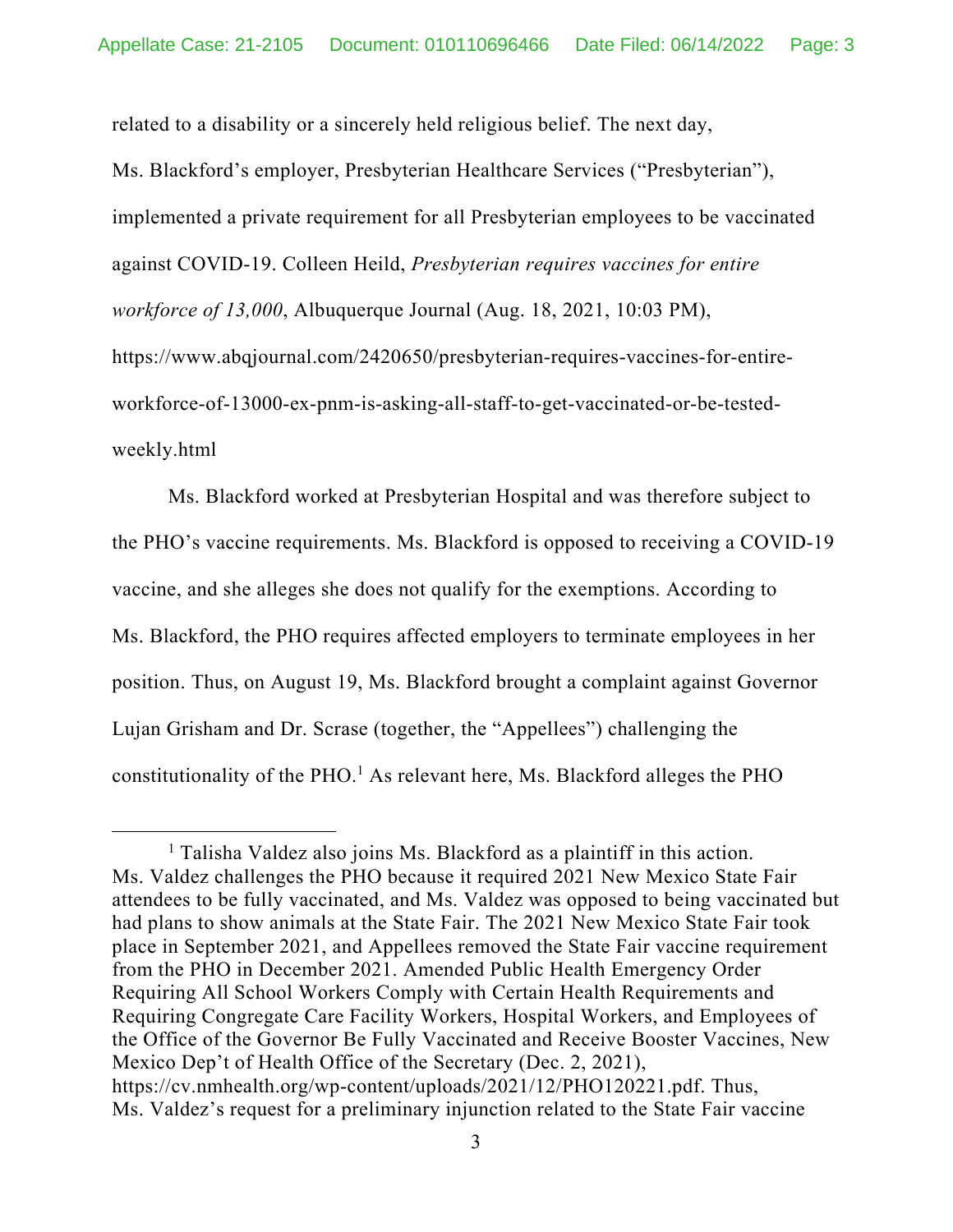violates (1) the Contracts Clause, (2) substantive due process, and (3) the Equal Protection Clause.<sup>2</sup> She also requested a preliminary injunction against the enforcement of the PHO. The district court denied the request for a preliminary injunction because Ms. Blackford was not likely to succeed on the merits of her claims, she had not shown irreparable harm, and the balance of harms and the public interest weighed against the preliminary injunction. Ms. Blackford appeals the denial via an interlocutory appeal pursuant to 28 U.S.C. § 1292.

<sup>2</sup> Ms. Blackford also alleges the PHO violates the Federal Food, Drug, and Cosmetic Act (the "FDCA"), procedural due process, and the New Mexico Constitution. On appeal, however, Ms. Blackford does not argue the FDCA or procedural due process claims support her request for a preliminary injunction, and she does not provide argument or support related to her claim under the state constitution. *See* Appellants Br. at 11 (arguing only that "the District Court's declination of supplemental jurisdiction [of the state constitutional claim] based upon the denial of preliminary injunction based upon an incorrect reading of the law is . . . not proper"). As such, Ms. Blackford has waived these arguments, and we do not consider these three claims in this appeal. *Sawyers v. Norton*, 962 F.3d 1270, 1286 (10th Cir. 2020).

requirement is moot, and we do not consider it on appeal. *Fleming v. Gutierrez*, 785 F.3d 442, 445 (10th Cir. 2015). The Amended PHO does not render Ms. Blackford's request for a preliminary injunction moot, however, because it continues to require hospital workers and congregate care facility workers to be vaccinated. *ARJN #3 v. Cooper*, 517 F. Supp. 3d 732, 742 (M.D. Tenn. 2021) (holding a COVID-19-related executive order was not moot after it was amended because "the challenged provisions . . . have been repeated" in the amended order); *see also Roman Cath. Diocese of Brooklyn v. Cuomo*, 141 S. Ct. 63, 68–69 (2020) (holding a request for an injunction against a regulation limiting how many people can attend religious services based on the number of COVID-19 cases in an area was not moot after the restriction was lightened because there was a constant threat that the strict restrictions would go into effect again).

<sup>4</sup>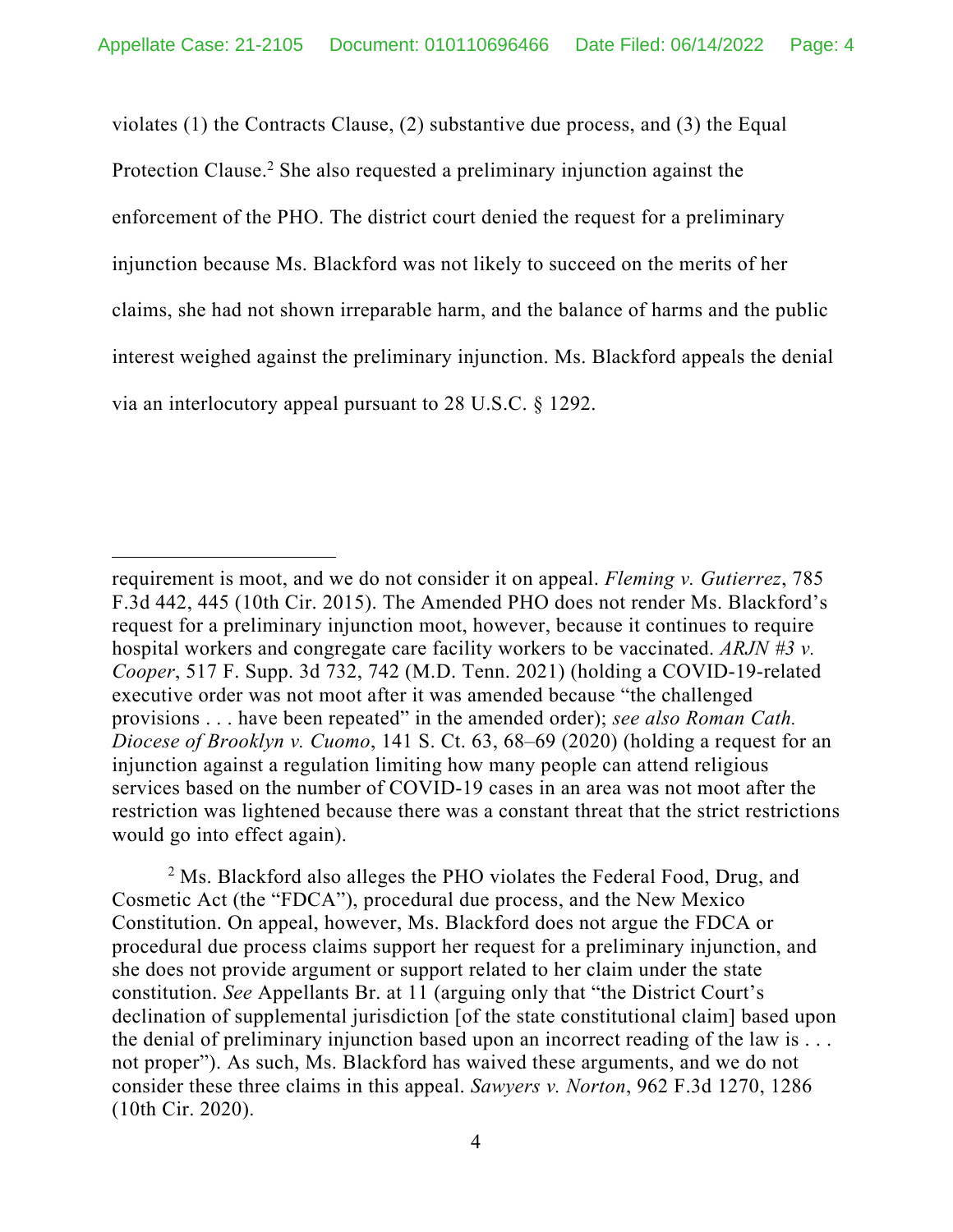#### **II. DISCUSSION**

On appeal, Appellees contend this court lacks jurisdiction to review the preliminary injunction order because Ms. Blackford lacks standing. Ms. Blackford disagrees and argues the district court abused its discretion when it denied the preliminary injunction. We begin with the jurisdictional issue and then turn to the merits of the preliminary injunction.

#### *A. Jurisdiction*

Article III of the United States Constitution "limits the jurisdiction of federal courts to 'Cases' and 'Controversies.'" *Susan B. Anthony List v. Driehaus*, 573 U.S. 149, 157 (2014) (quoting U.S. Const., Art. III, § 2). "The doctrine of standing gives meaning to these constitutional limits by 'identify[ing] those disputes which are appropriately resolved through the judicial process.'" *Id.* (quoting *Lujan v. Defs. of Wildlife*, 504 U.S. 555, 560 (1992)). "To establish Article III standing, a plaintiff must show (1) an 'injury in fact,' (2) a sufficient 'causal connection between the injury and the conduct complained of,' and (3) a 'likel[ihood]' that the injury 'will be redressed by a favorable decision.'" *Id.* at 157–58 (quoting *Lujan*, 504 U.S. at 560– 61). "[S]tanding is assessed as of the time of filing of the complaint." *Hansen v. Harper Excavating, Inc.*, 641 F.3d 1216, 1224 (10th Cir. 2011). It is Ms. Blackford's burden to show she has standing to sue on each of her claims. *Lujan*, 504 U.S. at 561.

We also lack jurisdiction to consider claims that are moot. *Citizen Ctr. v. Gessler*, 770 F.3d 900, 906 (10th Cir. 2014). "Mootness usually results when a plaintiff has standing at the beginning of a case, but, due to intervening events, loses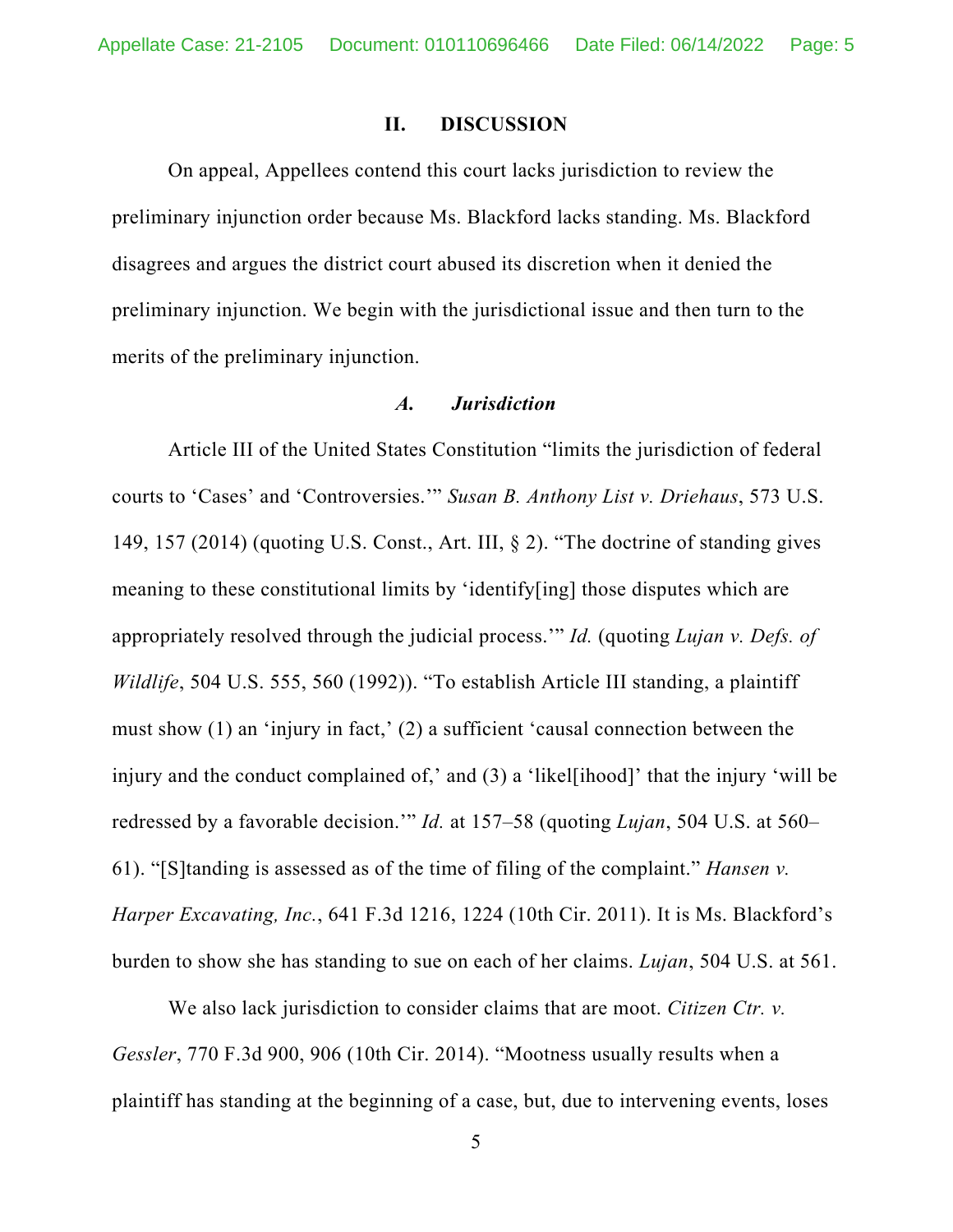one of the elements of standing during litigation." *WildEarth Guardians v. Pub. Serv. Co. of Colo.*, 690 F.3d 1174, 1182 (10th Cir. 2012). We analyze whether a plaintiff has standing or whether a claim is moot as to "each form of relief sought." *Prison Legal News v. Fed. Bureau of Prisons*, 944 F.3d 868, 880 (10th Cir. 2019) (quotation marks omitted) (considering whether the action is moot as to each form of relief sought); *Collins v. Daniels*, 916 F.3d 1302, 1314 (10th Cir. 2019) (considering whether the plaintiff has standing as to each form of relief sought). For purposes of this appeal, we limit our analysis to whether Ms. Blackford has standing or whether her claims are moot in relation to her request for injunctive relief. We make no judgment about whether she has standing as to other forms of relief not before us in this interlocutory appeal.

Ms. Blackford argues the PHO violates the Contracts Clause of the United States Constitution because it negatively impacts her employment contract with Presbyterian by requiring her to be vaccinated against COVID-19 to continue her employment. Ms. Blackford also argues this negative impact constitutes an injury for standing purposes.

Importantly, however, the PHO is not the only COVID-19 vaccine mandate that applies to Presbyterian employees. The day after the PHO went into effect, Presbyterian announced its own, broader vaccine requirement for all employees. Later, the Center for Medicare and Medicaid Services ("CMS") also issued an interim final rule with comment period ("IFC") requiring staff at Medicare and Medicaid-certified hospitals to be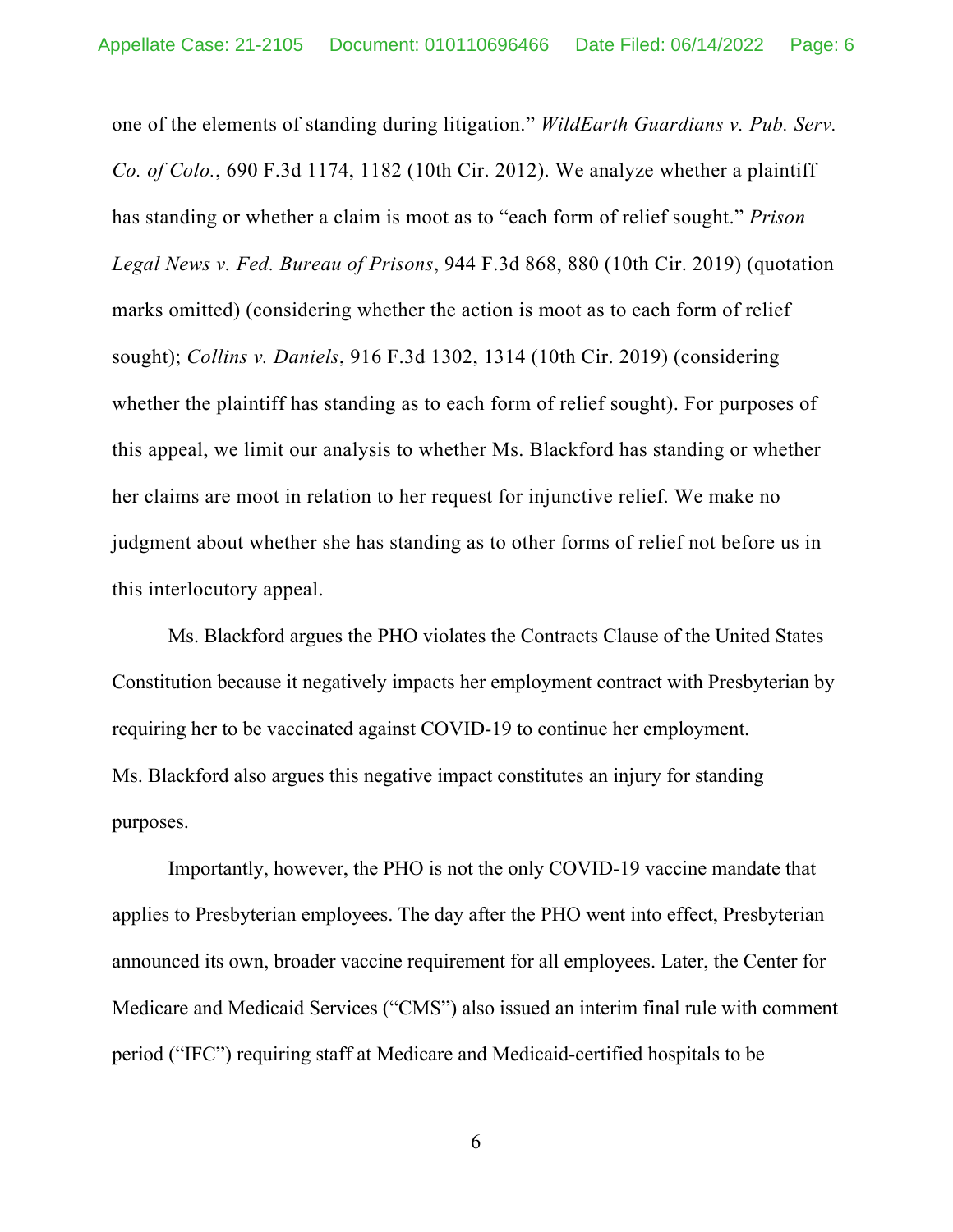vaccinated. 86 Fed. Reg.  $61555, 61570-71$  (Nov. 5, 2021).<sup>3</sup> We take judicial notice of the IFC, and we take judicial notice that Presbyterian is Medicare and Medicaid-certified and thus governed by CMS and the IFC. *See id.*; Presbyterian Healthcare Services, Medicare.gov, https://www.medicare.gov/care-compare/details/grouppractice/9234041708?addressId=NM871245901RI4100XSEXX500&state=NM#Provider DetailsAffiliatedCliniciansGroupContainer (listing Presbyterian Healthcare Services as a Medicare and Medicaid-certified group practice); *see also Renewable Fuels Ass'n v. EPA*, 948 F.3d 1206, 1258 (10th Cir. 2020), *vacated on other grounds by HollyFrontier Cheyenne Ref'g, LLC v. Renewable Fuels Ass'n*, 141 S. Ct. 2172 (2021) ("Information on a government website is subject to notice if, among other things, it is not subject to reasonable factual dispute and part of a source whose accuracy cannot reasonably be questioned." (internal quotation marks omitted)); *United States v. Coffman*, 638 F.2d 192, 194 (10th Cir. 1980) ("Judicial notice must be taken of relevant contents of the Federal Register."). If we were to grant a preliminary injunction against the PHO today, Ms. Blackford would still be required to be vaccinated to work at Presbyterian because of Presbyterian's own requirement and the IFC. Thus, the injury associated with Ms. Blackford's Contracts Clause claim is not redressable by enjoining the PHO.

Ms. Blackford, however, contends Presbyterian implemented its private vaccine requirement only because of the PHO. Accordingly, Ms. Blackford asserts Presbyterian's vaccine requirement would be lifted if we granted a preliminary

<sup>3</sup> The Supreme Court upheld the IFC in *Biden v. Missouri*, 142 S. Ct. 647, 653 (2022).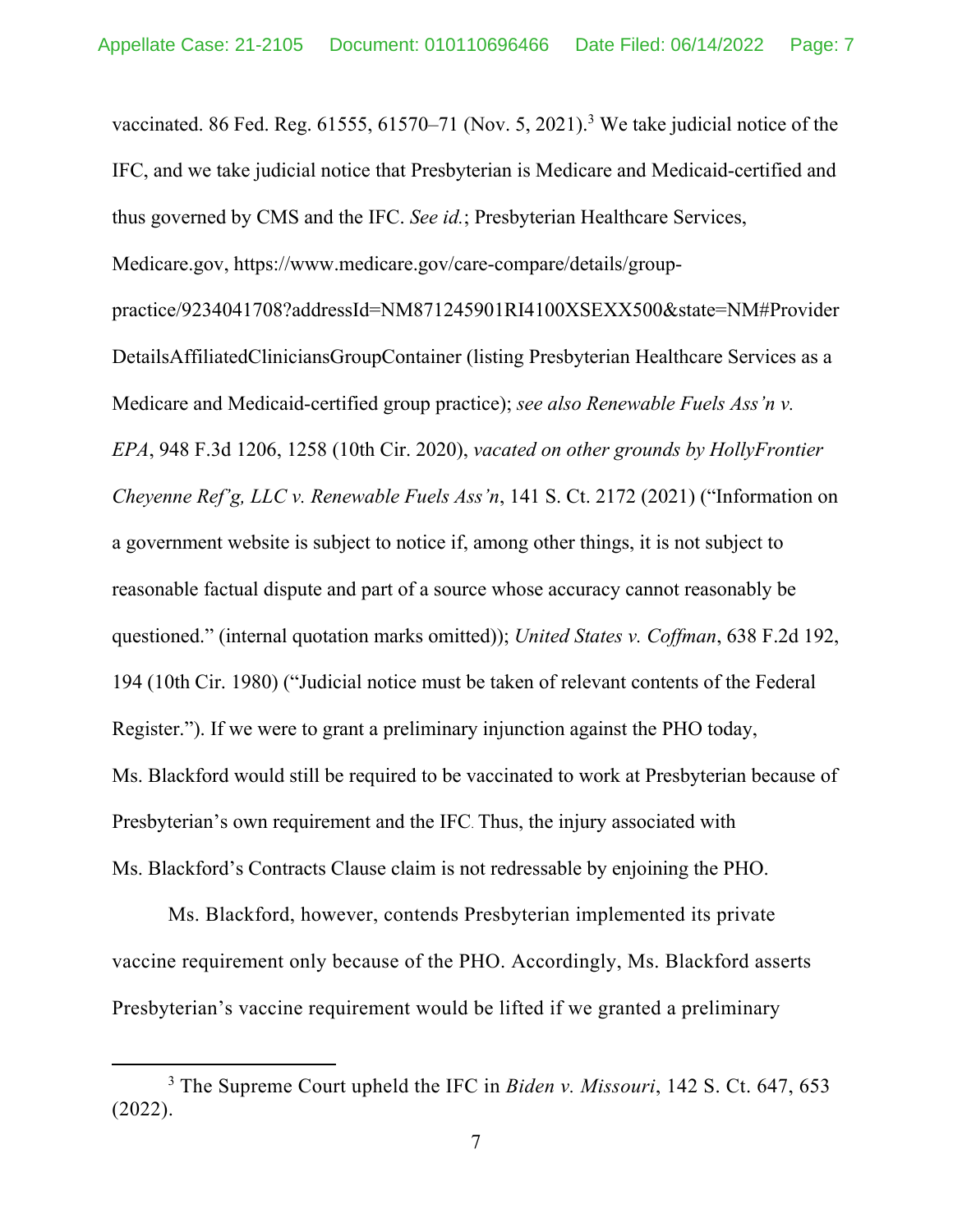injunction against the PHO. Even if that is true, Ms. Blackford's request for a preliminary injunction based on the Contracts Clause claim is nevertheless moot because the IFC went into effect after Ms. Blackford brought her complaint and independently requires Presbyterian employees to be vaccinated against COVID-19. In either case, we do not have jurisdiction to grant injunctive relief based on her Contracts Clause claim.

As for Ms. Blackford's substantive due process and equal protection claims, the alleged injury is that she will no longer be able to work as a nurse anywhere in New Mexico so long as the PHO is in effect and she remains unvaccinated. This is an exaggeration of the effect of the PHO, which, as relevant to Ms. Blackford, requires only "hospital workers [and] congregate care facility workers" to be fully vaccinated against COVID-19. App. at 33. Under the PHO, Ms. Blackford could remain unvaccinated and work as a nurse in a doctor's office or as a home health care nurse or anywhere else that is not a hospital or a congregate care facility. Nevertheless, the limitation of Ms. Blackford's ability to work in a hospital or congregate care facility in New Mexico without being vaccinated is an actual injury to Ms. Blackford caused by the PHO. Moreover, there is no evidence in the record that all hospitals and congregate care facilities in New Mexico have private vaccine requirements or are governed by CMS and the IFC. Enjoining the PHO would therefore lift the COVID-19 vaccine requirement and allow Ms. Blackford to work at a hospital or congregate care facility in New Mexico other than Presbyterian without being fully vaccinated.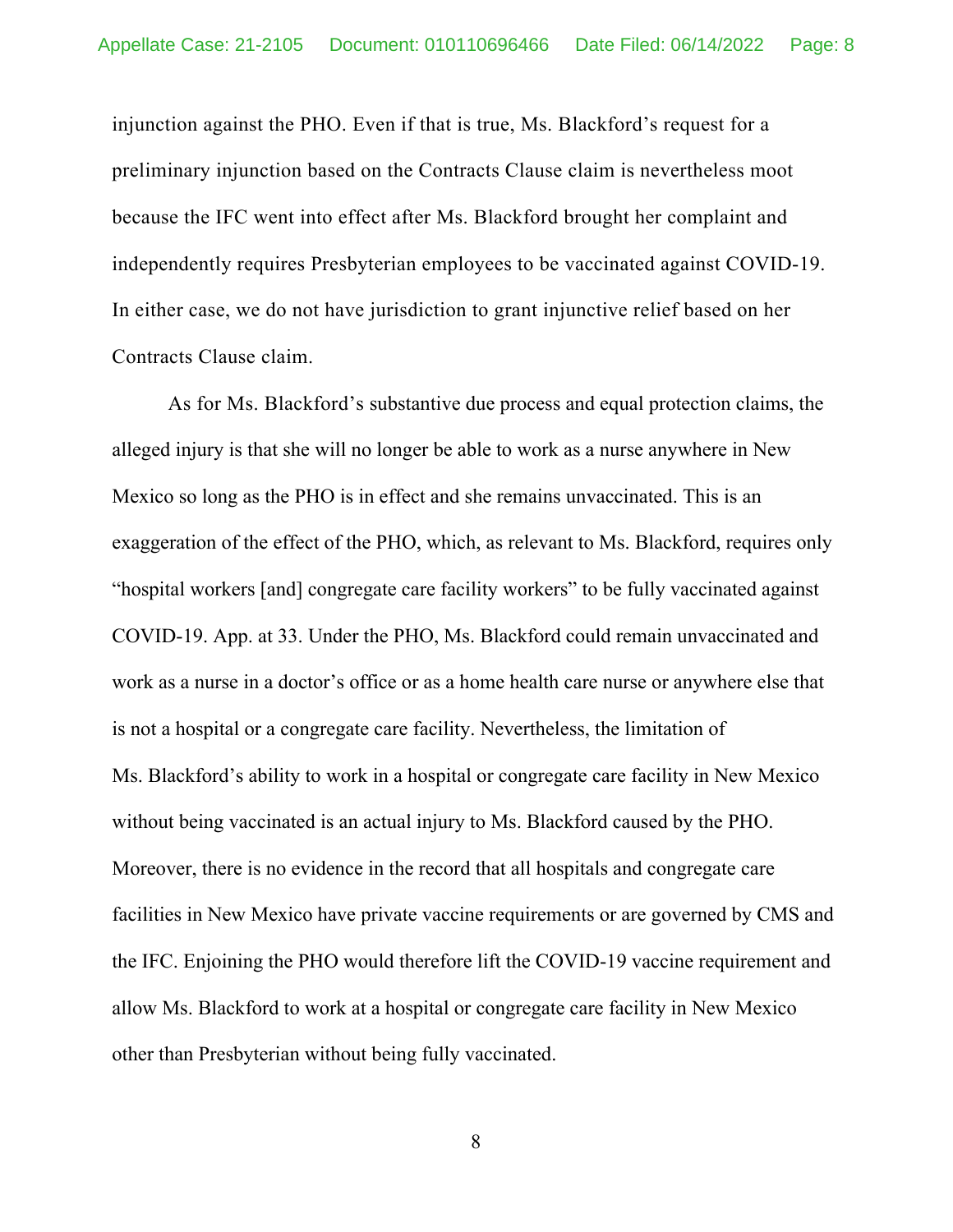In sum, Ms. Blackford has standing for injunctive relief based on her substantive due process and equal protection claims, but we lack jurisdiction to review the district court's denial of injunctive relief based on the Contracts Clause claim. Therefore, we review the denial of the preliminary injunction only as it relates to Ms. Blackford's substantive due process and equal protection claims.

#### *B. Preliminary Injunction*

To receive a preliminary injunction, a plaintiff must establish four elements: "(1) a substantial likelihood of prevailing on the merits; (2) irreparable harm unless the injunction is issued; (3) that the threatened injury outweighs the harm that the preliminary injunction may cause the opposing party; and (4) that the injunction, if issued, will not adversely affect public interest." *Diné Citizens Against Ruining Our Env't v. Jewell*, 839 F.3d 1276, 1281 (10th Cir. 2016) (quotation marks omitted). "We review the district court denial of a preliminary injunction for an abuse of discretion." *Id.* "An abuse of discretion occurs where a decision is premised on an erroneous conclusion of law or where there is no rational basis in the evidence for the ruling." *State v. EPA*, 989 F.3d 874, 883 (10th Cir. 2021) (quotation marks omitted). We begin by reviewing the district court's conclusion that Ms. Blackford is not substantially likely to prevail on the merits of the substantive due process and equal protection claims.

Although substantive due process and equal protection are distinct constitutional doctrines, the "substantive analyses" of the two doctrines often "converge." *Powers v. Harris*, 379 F.3d 1208, 1215 (10th Cir. 2004).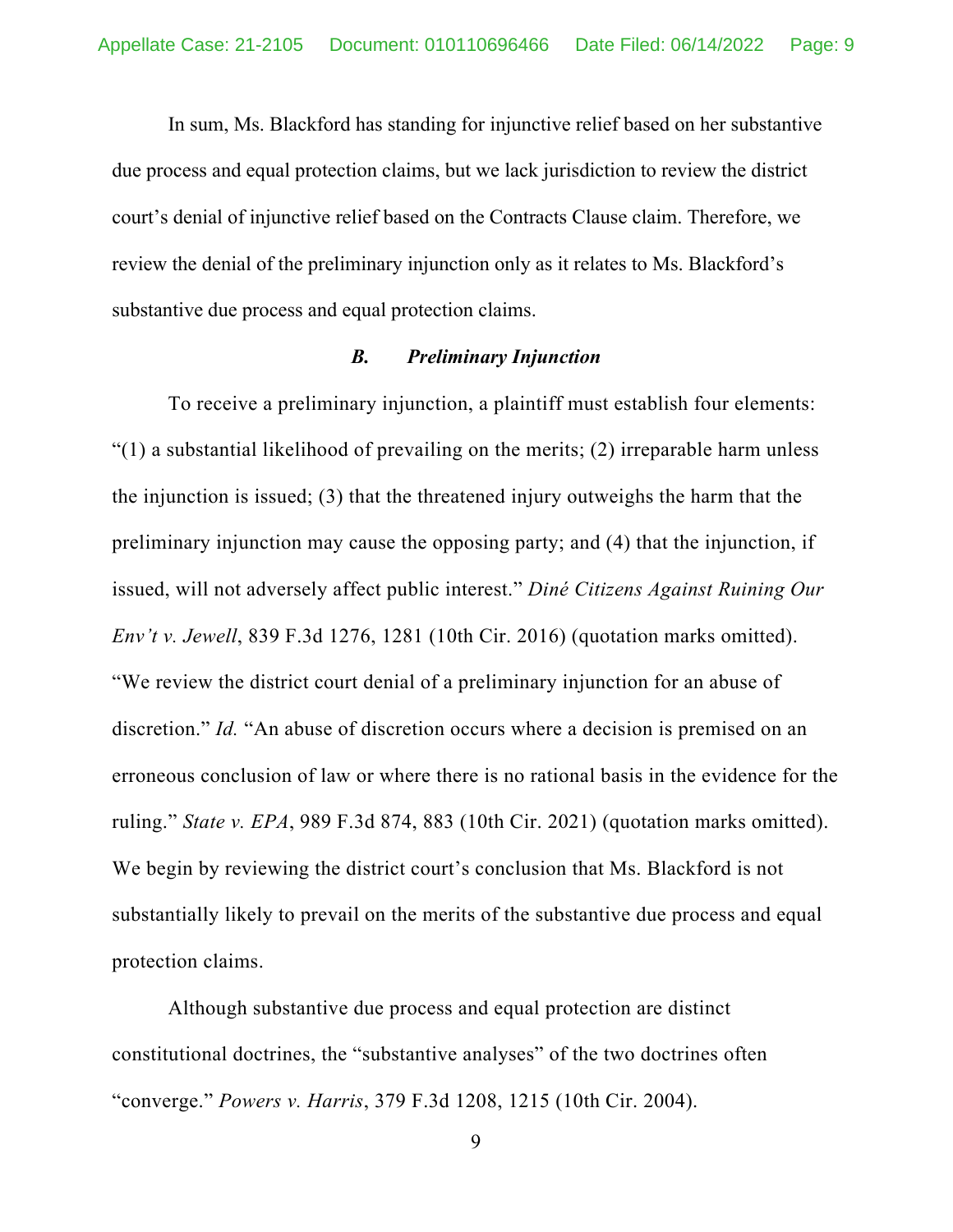Ms. Blackford's challenges to the district court's conclusions on these two claims are identical, so we consider them together.

Substantive due process "provides heightened protection against government interference with certain fundamental rights and liberty interests." *Id.* (quoting *Washington v. Glucksberg*, 521 U.S. 702, 720 (1997)). Equal protection requires a state to provide equal treatment to those who are similarly situated, "with its 'central purpose [being] the prevention of official conduct discriminating on the basis of race [or other suspect classifications].'" *Id.* (quoting *Washington v. Davis*, 426 U.S. 229, 239 (1976)). Under both doctrines, courts begin by determining the proper level of scrutiny to apply.

For a substantive due process claim challenging a legislative-type action, we first ask whether the government action implicates a fundamental right. *Halley v. Huckaby*, 902 F.3d 1136, 1153 (10th Cir. 2018).<sup>4</sup> If so, we apply strict scrutiny to the government action. *Maehr v. U.S. Dep't of State*, 5 F.4th 1100, 1109 (10th Cir. 2021) (Lucero, J., concurring). Likewise, for an equal protection claim, we apply strict scrutiny to a government action that "target[s] a suspect class or involve[s] a

<sup>&</sup>lt;sup>4</sup> Alternatively, when plaintiffs raise a substantive due process claim challenging an executive action, we ask instead whether the government action "shocks the judicial conscience." *Halley v. Huckaby*, 902 F.3d 1136, 1153 (10th Cir. 2018). The district court applied the fundamental-right test because the PHO is "akin to a legislative action." App. at 209 (quoting *ETP Rio Rancho Park, LLC v. Grisham*, 522 F. Supp. 3d 966, 1029 (D.N.M. Feb. 26, 2021)). The district court did not abuse its discretion by applying the fundamental-right test because the PHO "attempt[s], through policy, to achieve a stated government purpose," like a legislative act. *Abdi v. Wray*, 942 F.3d 1019, 1028 (10th Cir. 2019).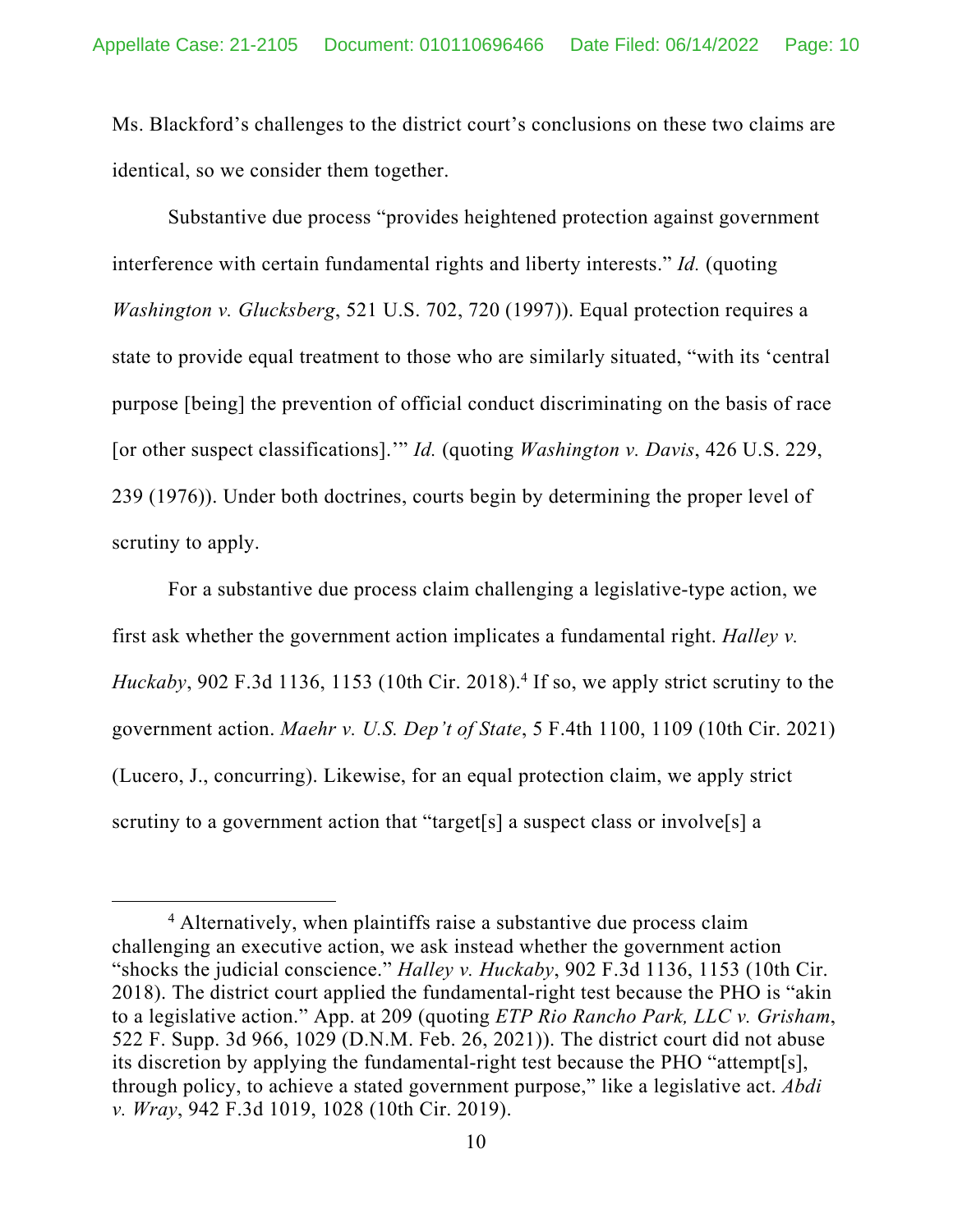fundamental right." *Save Palisade FruitLands v. Todd*, 279 F.3d 1204, 1210 (10th Cir. 2002). If a heightened level of review does not apply, courts consider whether the government action is rationally related to a legitimate government purpose. *Id.* (including rational-basis review in the context of equal protection); *Maehr*, 5 F.4th at 1109 (including rational-basis review in the context of substantive due process).

Ms. Blackford argues the district court abused its discretion on the substantive due process and equal protection claims by concluding the PHO does not implicate fundamental rights and applying rational-basis review. We hold the district court did not abuse its discretion in these ways. We also hold the district court did not abuse its discretion by concluding the PHO was likely rationally related to a legitimate government purpose.

#### **1. Fundamental Rights**

Fundamental rights are those rights that are "objectively, 'deeply rooted in this Nation's history and tradition' and 'implicit in the concept of ordered liberty,' such that 'neither liberty nor justice would exist if they were sacrificed.'" *Glucksberg*, 521 U.S. at 720–21 (first quoting *Moore v. City of E. Cleveland*, 431 U.S. 494, 501 (1977); and then quoting *Palko v. Connecticut*, 302 U.S. 319, 325 (1937)). Ms. Blackford contends the district court abused its discretion by failing to recognize the PHO infringes on the fundamental right to engage in one's chosen profession and the fundamental right to bodily integrity. We consider these rights in turn.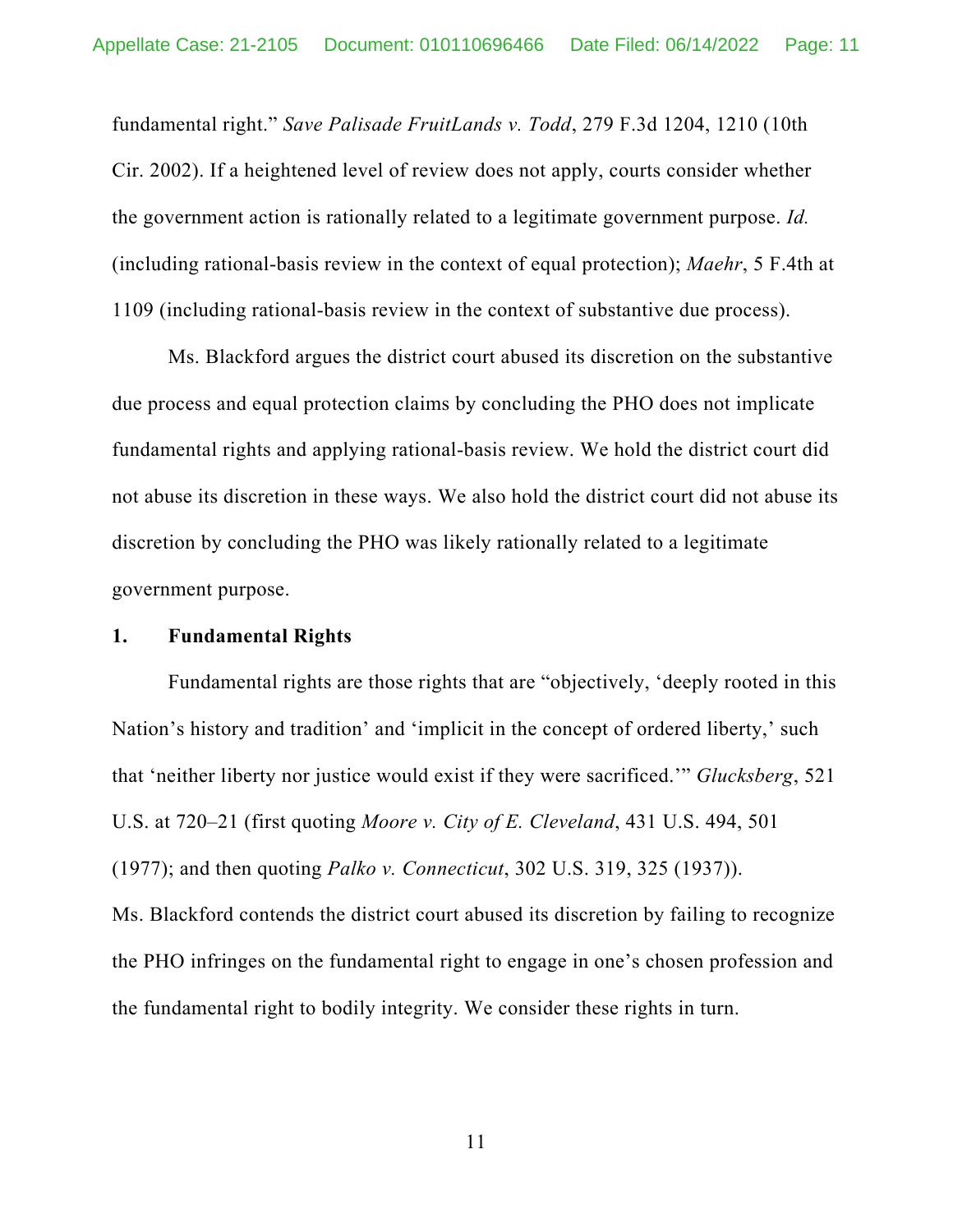## *a. Right to engage in one's chosen profession*

Ms. Blackford contends the district court abused its discretion when it concluded the right to engage in one's chosen profession is not a fundamental right that would subject the PHO to strict scrutiny. As she says, the Supreme Court has stated people have a right to work in common occupations. *Truax v. Raich*, 239 U.S. 33, 41 (1915) ("It requires no argument to show that the right to work for a living in the common occupations of the community is of the very essence of the personal freedom and opportunity that it was the purpose of the Amendment to secure."); *Meyer v. Nebraska*, 262 U.S. 390, 399 (1923) (noting the liberty guaranteed by the Fourteenth Amendment includes "the right . . . to engage in any of the common occupations of life").<sup>5</sup> However, this court has explicitly held the "right to practice in [one's] chosen profession . . . does not invoke heightened scrutiny" if subject to reasonable health and safety regulations. *Guttman v. Khalsa*, 669 F.3d 1101, 1118 (10th Cir. 2012); *cf. Conn v. Gabbert*, 526 U.S. 286, 291–92 (1999) (holding the "right to choose one's field of private employment" is "subject to reasonable government regulation" but suggesting the "complete prohibition of the right to

<sup>5</sup> Ms. Blackford also cites *Barry v. Barchi*, 443 U.S. 55 (1979), to support her assertion that she has a fundamental right to pursue her chosen profession. That reliance is misplaced. In *Barry*, the Supreme Court considered whether a regulation governing the licensure of horse trainers violated procedural due process and the Equal Protection Clause. *Id.* at 61–62. The Court held the horse trainer's license was a property interest that warranted a post-deprivation hearing to satisfy the procedural due process requirements. *Id.* at 66. The Court also concluded that the horse training regulation did not violate equal protection even though the laws treated thoroughbred and harness racing differently. *Id.* at 67. The Court did not conclude the horse trainer had a fundamental right to pursue his chosen profession of horse training.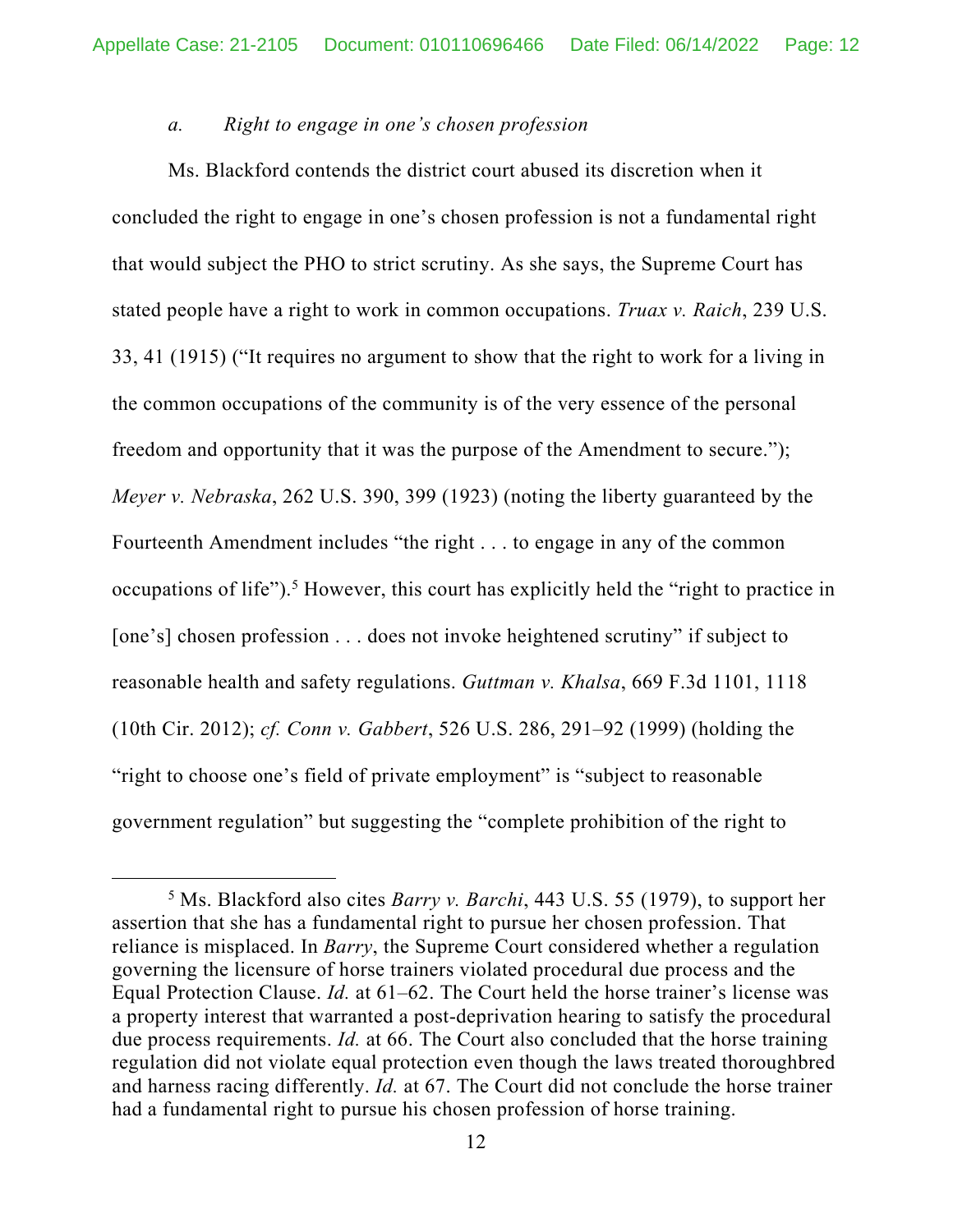engage in a calling" may be unreasonable). The district court properly relied upon this binding precedent in finding Ms. Blackford did not have a fundamental right to work unvaccinated in a hospital or congregate care facility. The district court therefore did not make a legal error and did not abuse its discretion when it concluded the PHO would not be subject to strict scrutiny even if it implicates the right to pursue a chosen profession.

#### *b. Bodily integrity*

On appeal, Ms. Blackford also contends the PHO implicates the fundamental right of bodily integrity and the district court erred by failing to reach the same conclusion. In the request for a preliminary injunction, Ms. Blackford argued the PHO "[v]iolates . . . the Fourth Amendment's protection of [b]odily [i]ntegrity." App. at 27. But she did not explain how the Fourth Amendment would apply in the context of her substantive due process or equal protection claims, nor did she cite any authority or include any argument supporting the conclusion. As a result, the district court did not address whether the PHO implicates the fundamental right to bodily integrity. This failure was not an abuse of discretion because Ms. Blackford did not adequately present the argument to the district court. S*ee Mitchell v. City of Moore*, 218 F.3d 1190, 1199 (10th Cir. 2000) ("The district court was not obligated to comb the record in order to make [the plaintiff's] arguments for him.").

#### **2. Rational Basis**

Because the district court did not abuse its discretion in concluding the PHO does not infringe on a fundamental right that requires heightened scrutiny, it did not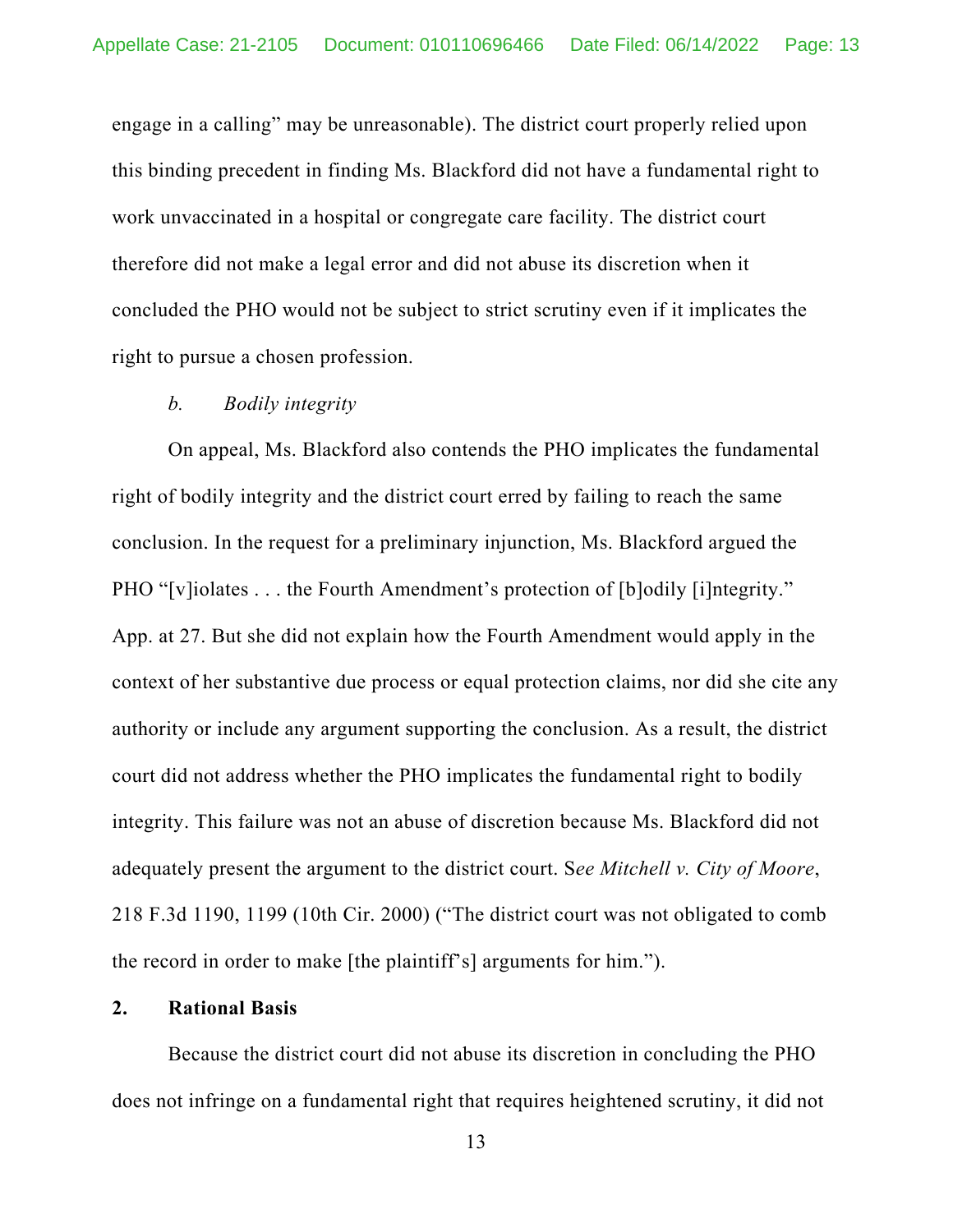abuse its discretion by applying rational-basis review to the PHO. Nor did the district court abuse its discretion by concluding the PHO would likely satisfy rational-basis review.

Rational-basis review requires the government action to be "rationally related to legitimate government interests." *Glucksberg*, 521 U.S. at 728. State actions subject to rational-basis review are "presumed constitutional," and courts uphold the actions "if there is any reasonably conceivable state of facts that could provide a rational basis for" them. *Petrella v. Brownback*, 787 F.3d 1242, 1266 (10th Cir. 2015) (first quoting *Armour v. City of Indianapolis*, 566 U.S. 673, 681 (2012); and then quoting *FCC v. Beach Commc'ns, Inc.*, 508 U.S. 307, 313 (1993)).

In applying this standard, the district court found the PHO likely satisfies the rational-basis test. It explained the "governmental purpose of stemming the spread of COVID-19" is a compelling government interest. App. at 215 (citing *Roman Cath. Diocese of Brooklyn v. Cuomo*, 141 S. Ct. 63, 67 (2020)). The district court also cited to evidence in the record of scientific studies at the time of the hearing showing the vaccines are generally safe and were believed to effectively reduce the spread of COVID-19. 6 Thus, the district court found the PHO was likely rationally related to a legitimate government purpose, and Ms. Blackford was not likely to succeed on her

<sup>&</sup>lt;sup>6</sup> If more research and data become available about the vaccines' effectiveness at preventing infections or limiting the spread of COVID-19, the parties may seek further relief that would be evaluated based on that new evidence. A vaccine mandate that was reasonable at the height of the pandemic may become less rational if the health science changes.